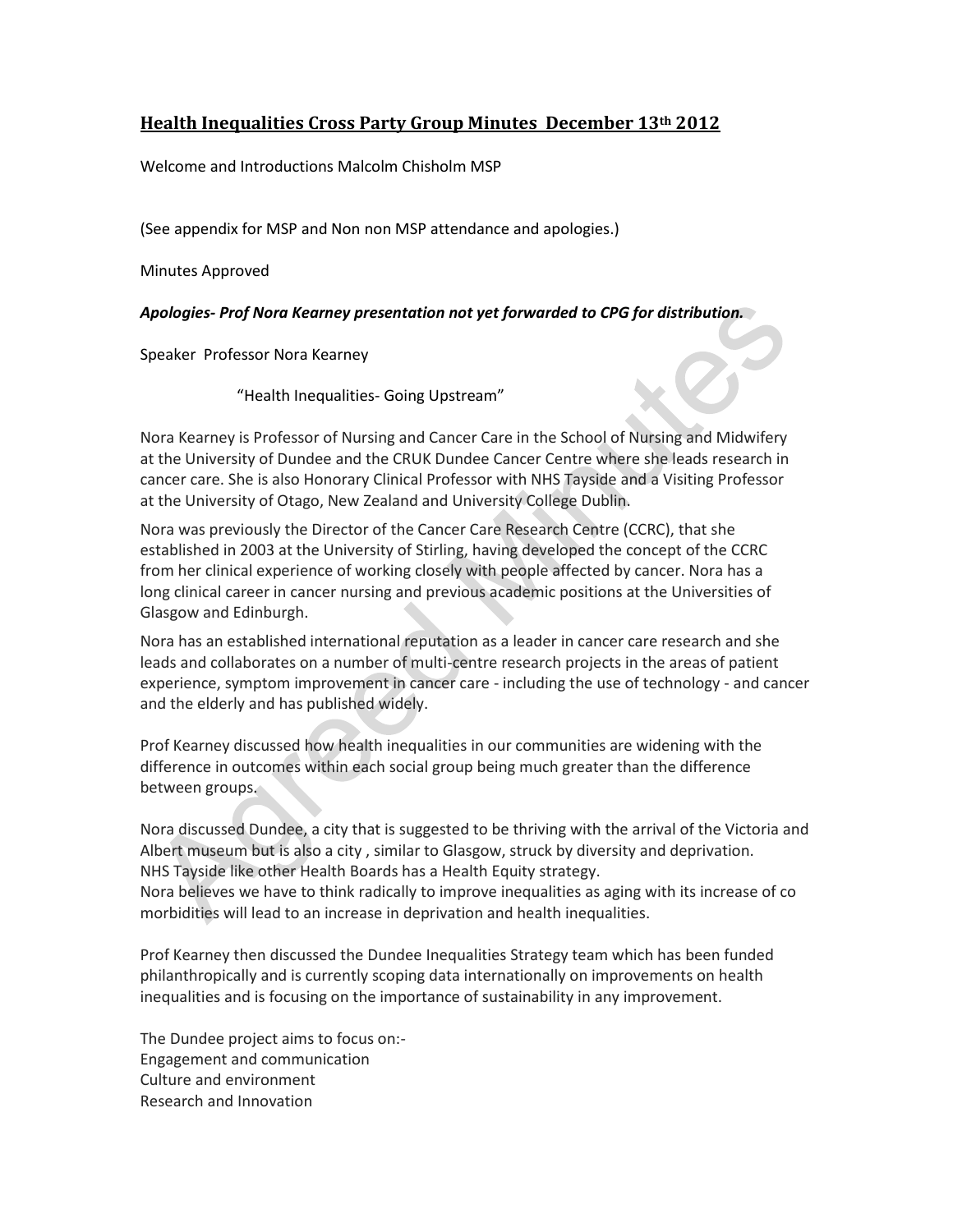Business and employability.

Enterprise academy for children

Prof Kearney believes we must stop thinking in silos and take a more holistic view on tackling health inequalities.

The group discussed the early years benefits which some believed were short lived. Others believed that n asset based approach is not sustainable nor has good evidence.

The overall aim of the PhiLanthropists is to create a movement for the people of Dundee

Poverty kills , it kills life, kills health and destroys spirit.

#### **Actions**

Arrange extra meeting of the CPG to discuss Audit Scotland Report on Health Inequalities. JF/MC Invite Prof Kearney back to CPG in 12 months to hear of progress. MC/JF

## **Attending Health Inequalities CPG 13th December 2012 MSP's**

Malcolm Chisholm MSP Jim Eadie MSP Murdo Fraser MSP Anne McTaggart MSP Mark Griffin MSP Richard Simpson MSP Aileen McLeod MSP

### **Secretariat**

Jacqueline Forde

**Speaker/s**

Professor Nora Kearney

### **Attendees**

Naomi Phillips David Rodger Sandra Turkington Gillian Smith Sandra Turkington Roddy Duncan